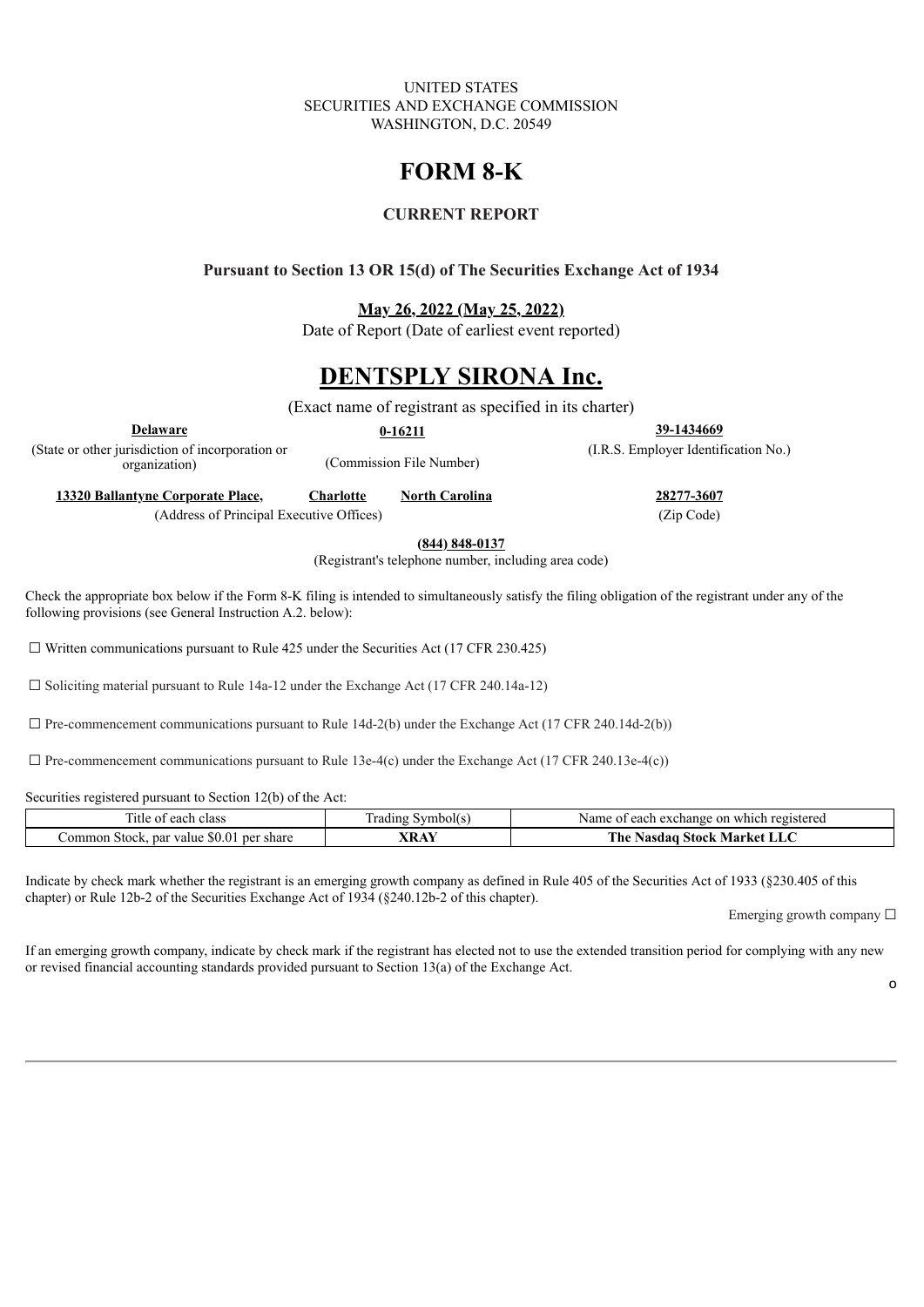#### **Item 5.07 Submission of Matters to a Vote of Security Holders.**

The annual meeting of shareholders of DENTSPLY SIRONA Inc. was held on May 25, 2022. The following matters were voted upon at the Annual Meeting, with the results indicated:

**Director For Against Abstain Broke Non-Votes** 1a. Eric K. Brandt 174,710,773 | 15,686,271 | 1,949,739 | 1,286,464 1b. Willie A. Deese 171,299,757 19,968,274 1,078,752 7,286,464 1c. John P. Groetelaars 189,923,868 1,355,970 1,066,945 7,286,464 1d. Betsy D. Holden 188,299,381 2,975,748 1,071,654 7,286,464 1e. Clyde R. Hosein 189,264,222 2,015,041 1,067,520 7,286,464 1f. Harry M. Jansen Kraemer Jr. 189,193,434 2,077,633 1,075,716 7,286,464 1g. Gregory T. Lucier 178,777,611 12,493,387 1,075,785 7,286,464 1h. Leslie F. Varon 186,685,763 4,604,191 1,056,829 7,286,464 1i. Janet S. Vergis 188,519,316 2,767,937 1,059,530 7,286,464 1j. Dorothea Wenzel 189,943,658 1,334,055 1,069,070 7,286,464

1. Election of ten directors to serve a one-year term and until his or her successor is duly elected and qualified.

2. Ratification of Appointment of PricewaterhouseCoopers LLP as DENTSPLY SIRONA Inc.'s independent registered public accounting firm for 2022.

| For         | <b>Against</b> | Abstain   | <b>Broker Non-Votes</b> |
|-------------|----------------|-----------|-------------------------|
| 185,856,249 | 12,670,161     | 1,106,837 |                         |

3. Non-binding advisory vote on the Company's executive compensation.

| For         | <b>Against</b> | Abstain  | <b>Broker Non-Votes</b> |
|-------------|----------------|----------|-------------------------|
| 176,464,611 |                | ,110,058 | 7,286,464               |

4. Approve the Amendment to the Fifth Amended and Restated By-Laws to designate the exclusive forum for the adjudication of certain legal matters.

| For         | <b>Against</b> | Abstain   | <b>Broker Non-Votes</b> |
|-------------|----------------|-----------|-------------------------|
| 168,552,900 | 22,520,046     | 1,273,837 | 7,286,464               |